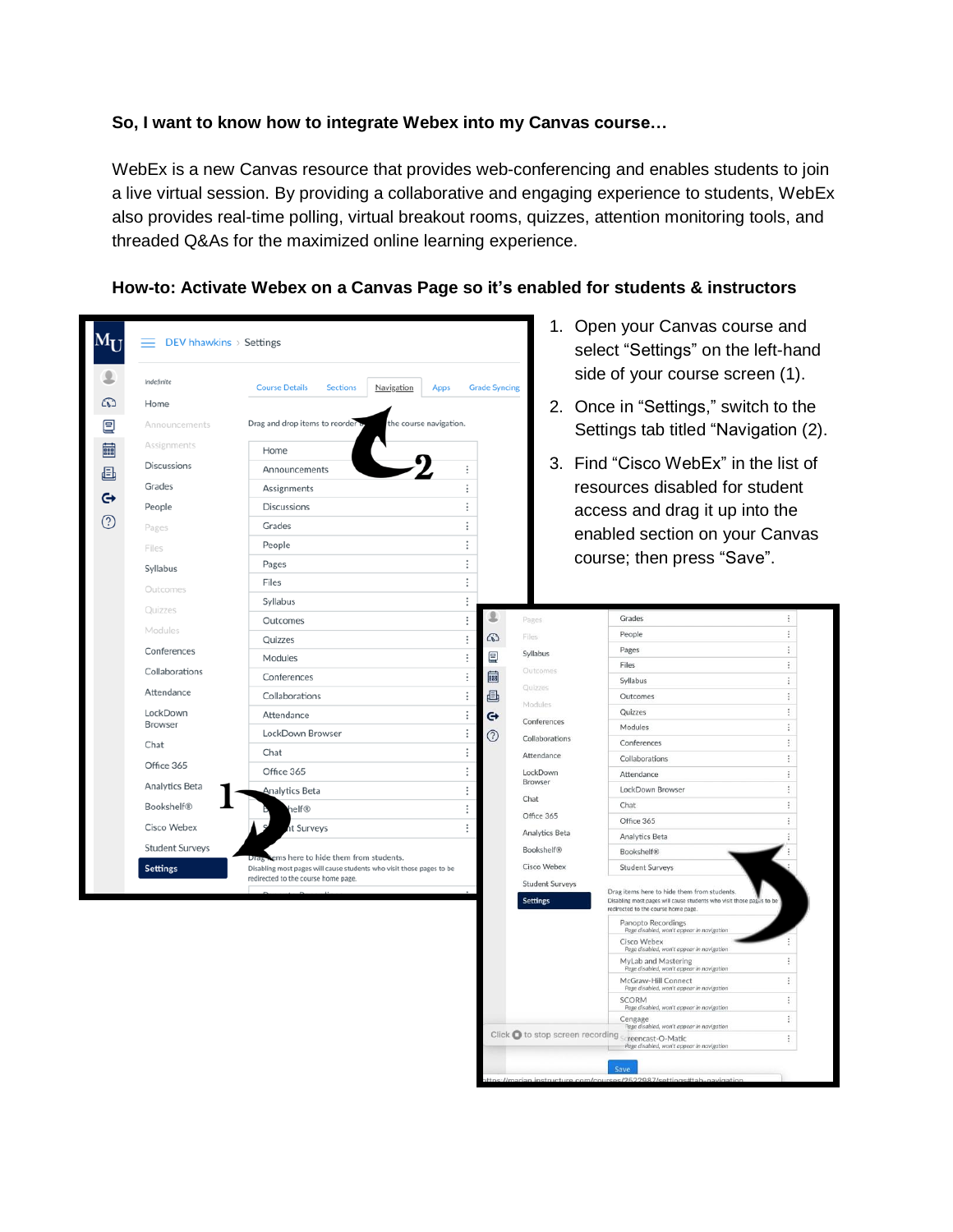### **How-to: Set-Up Webex on a Canvas Page once Enabled for Students and Instructors**

- 1. On your Canvas course menu, select "Cisco WebEx."
- 2. On your first visit to Webex on a Canvas course, you will need to determine which features to activate in your course. Under "Choose Your Features," select the options you wish to use.

| <b>Classroom Collaboration</b> | Activates Webex Teams area for student-to-<br>student collaboration spaces.                                                                                                                                                                                |
|--------------------------------|------------------------------------------------------------------------------------------------------------------------------------------------------------------------------------------------------------------------------------------------------------|
| <b>Virtual Meetings</b>        | Activates Online Meeting option for students<br>to meet with their instructors.                                                                                                                                                                            |
| <b>IOffice Hours</b>           | Allows students to schedule online office<br>hours with their instructors. (Note - Office<br>hours are specific to the instructor and not<br>the course. Setting or changing office hours<br>will apply to all courses where office hours<br>are enabled.) |

3. Once you have selected the features you wish to use in that Canvas course, hit "Apply" to save these changes.

| Choose your features<br>Select the features you would like to be visible to<br>yourself and the other students of this course. |  |
|--------------------------------------------------------------------------------------------------------------------------------|--|
| Classroom Collaboration                                                                                                        |  |
| $-184 - -1$                                                                                                                    |  |

4. Select "Authorize" for the option titled "Authorize with LMS." This will pull up an additional window on your computer asking for your Marian username and password.

5. *NOT Recommended*: "Webex Attendance Grading" provides students a grade for joining the sessions and cannot be turned off once activated.

6. If you desire, select "Turn On" for "Reminder Bot" which provides students and instructors reminders before the virtual session goes live. You can customize how much notice is given through reminders.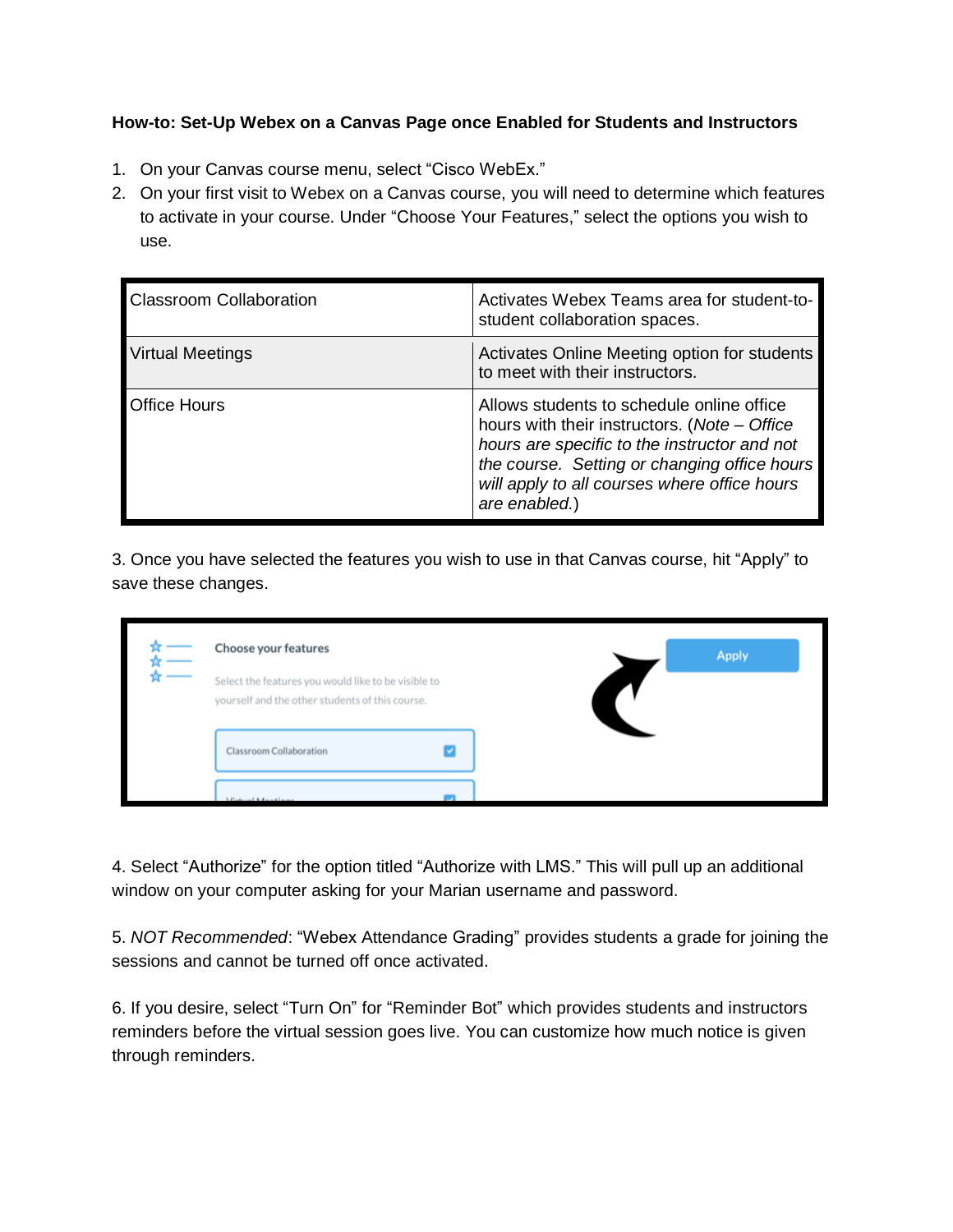# *How-to: Schedule a WebEx Live Discussion Space*

WebEx allows for collaborative spaces through Webex Teams. A Webex Team space can be created for the entire class or specific groups of students. In each team space, members of the team can post comments, share files or images, and have online meetings. Team spaces are great for group projects or sharing information with your class that is outside of required readings (e.g., links to current events, informal communication, et cetera).

Use the waffle icon to see available options - including sharing files or making a call to the team space. Here, you can also see who is active in the Webex space with



| Invite Member | DEV hhawkins                                                                                                                                                         | $\frac{1}{2}$      |
|---------------|----------------------------------------------------------------------------------------------------------------------------------------------------------------------|--------------------|
|               | You created this conversation, 1/24/19, 9:30 AM                                                                                                                      |                    |
| M             | You added Educonnector.io Reminder Bot to this space, 1/24/19, 9:30 AM.                                                                                              |                    |
| Mona Kheiry   | You added Mona Kheiry to this space, 1/24/19, 9:30 AM                                                                                                                |                    |
|               | 1/24/19, 9:35 AM<br>You                                                                                                                                              | <b>Waffle Icon</b> |
|               | do not require video adaptability. Because Mona K. is my only student in this mock<br>Canvas course, she will be the only one able to discuss with me.<br>January 24 |                    |
|               | Mona Kheiry 1/25/19, 7:35 AM<br>Ð                                                                                                                                    |                    |
|               | Cool! Sorry for my delayed reply. My work laptop is being worked on and I don't have<br>Webex installed on my personal laptop.                                       |                    |
|               |                                                                                                                                                                      |                    |

you.